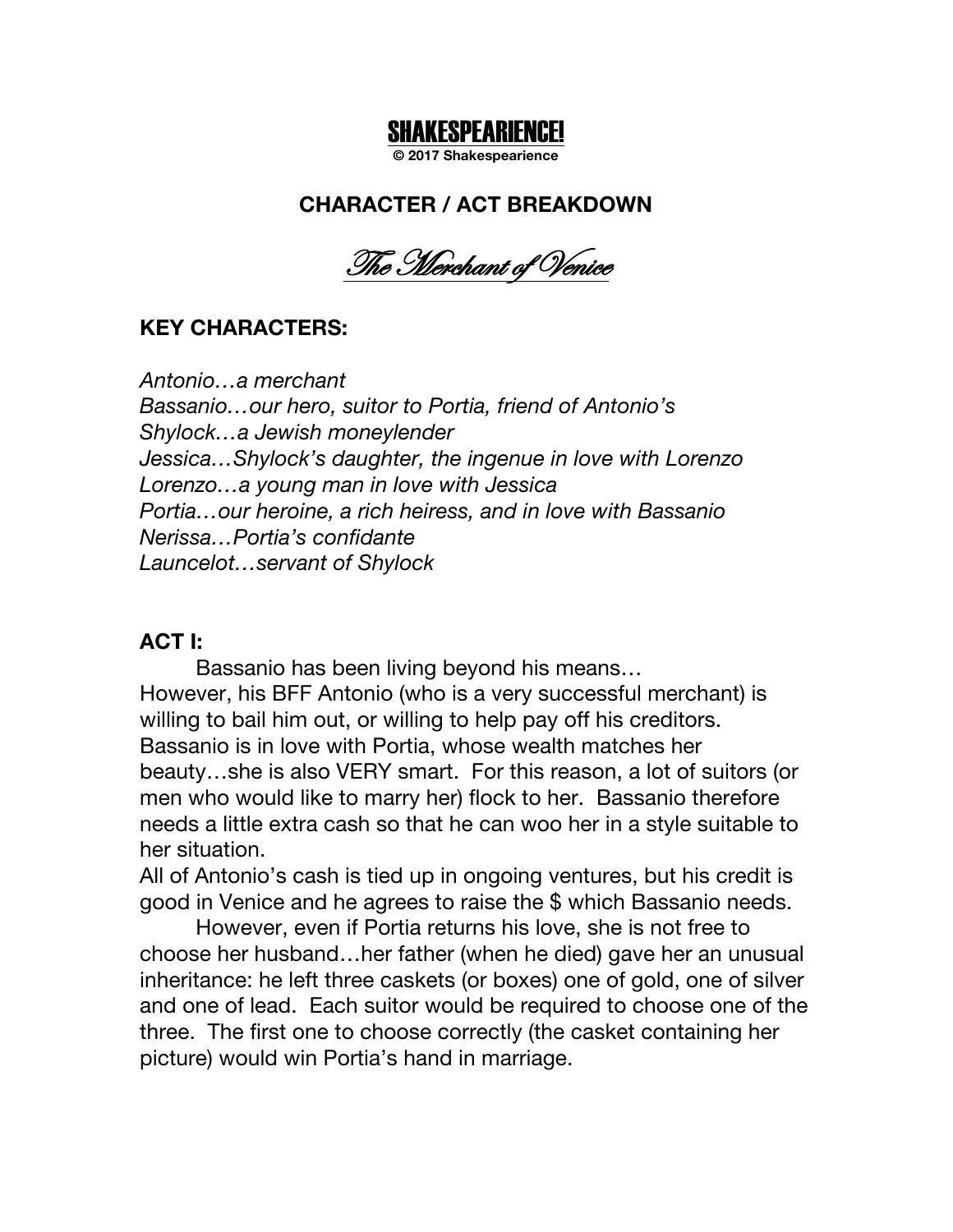Bassanio will borrow 3000 ducats for three months from Shylock. Antonio will sign his name to the deal. Shylock & Antonio have known each other for a long, long time…Antonio has been cruel to Shylock out of predjudice; Antonio is a Christian and Shylock is a Jew. Even now, when Antonio asks him for \$, he doesn't apologize for his vicious behavior but in fact promises to do it again! No wonder Shylock hates Antonio, but his hatred clouds his judgment.

Shylock agrees to lend Bassanio the full 3000 ducats BUT, if the full amount is not repaid in three months' time, Antonio will surrender a pound of his own flesh as payment. Bassanio is horrified by this deal…so bizarre and frightening! But, Antonio has a lot of pride and accepts the deal…he expects to be paid himself from one of his ventures a month ahead of the due date for Shylock, so he's not worried.

### **ACT II**

Portia's suitors line up, and they just keep coming…but none of them choose the correct casket.

Bassanio is ready to go to Belmont, where Portia lives. But first he decides to throw a party. His friend Lorenzo is bringing his new girlfriend Jessica and the pair is planning to elope that night. Jessica has stolen jewels and cash from her father Shylock to help them on their journey to secretly wed.

Shylock finds out that Jessica eloped with a Christian and robbed him. He is furious…it is however unclear if he's angrier about his daughter marrying a Christian or the fact that she took valuable jewels and \$.

Bad things come for Antonio too…one of his ventures failed (a shipwreck). He has more ventures out there, being too wise to put all of his money on one single mercantile venture.

Portia continues to deal with all of these suitors…she's getting exasperated. Finally Bassanio arrives and she is filled with hope and excitement that this may, indeed be her guy!

**ACT III**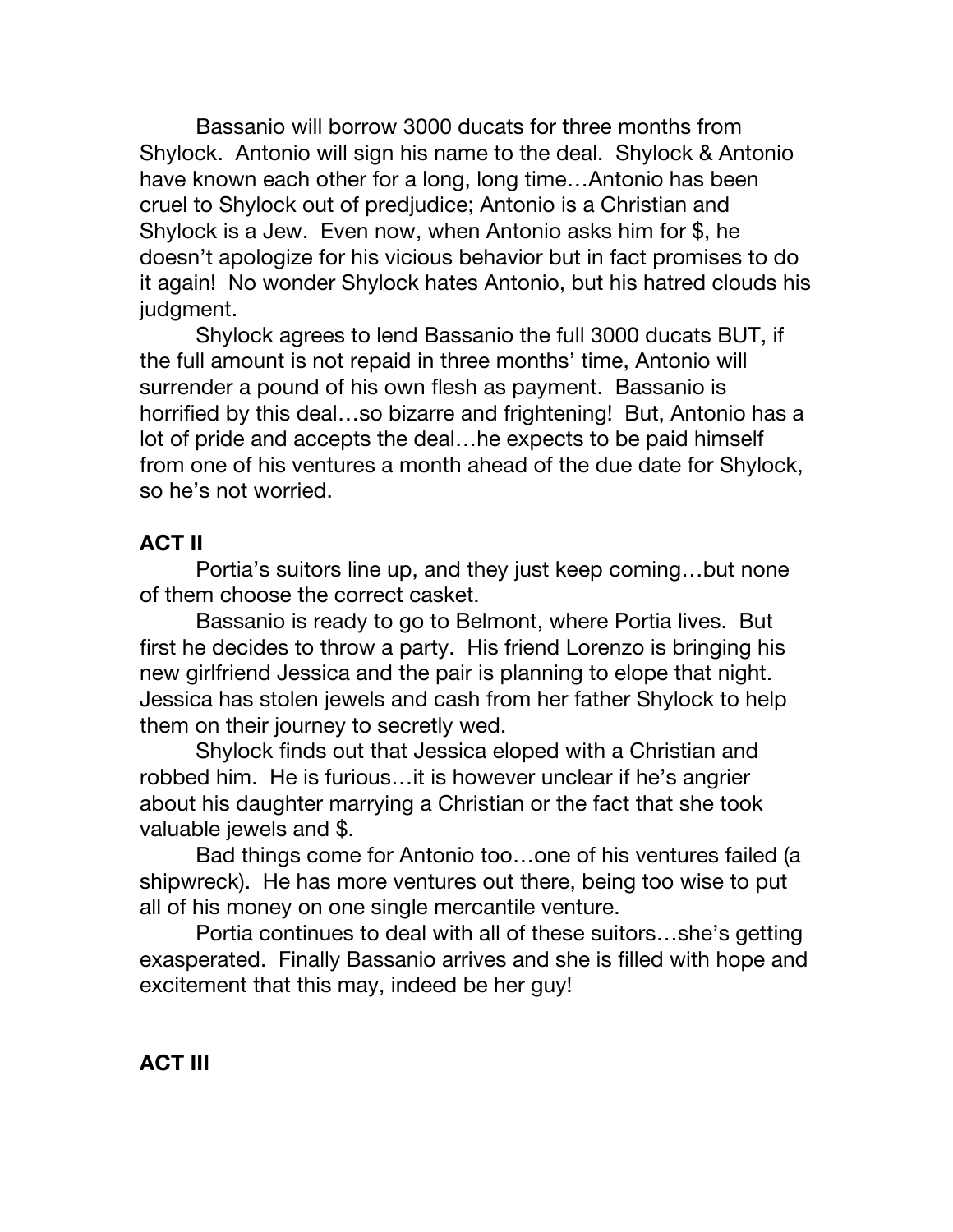Bad news continues for Antonio…another of his ships wrecked, and his creditors are demanding payment. Shylock is certain that Antonio will not be able to repay the loan. Shylock loves \$ so much; why would he rather have Antonio's pound of flesh? Revenge. Antonio has disgraced Shylock repeatedly, interfering in his business, mocking his religion, insulting him, turning others against him – not for anything Shylock has done, but because he is a Jew.

Portia wants Bassanio to wait before choosing a casket, if he chooses incorrectly he must leave immediately and she wants to spend time with him…however, he jumps to choose and of course picks the correct casket. The one made of lead and least obvious. They are both thrilled and plan to marry that night. Also, Portia offers to repay Bassanio's loan, many times over if necessary, to prevent Shylock from taking his pound of flesh.

Jessica and Lorenzo have made their way to Belmont (invited by Bassanio). Portia offers to let them stay there while Bassanio returns to Venice to pay his debt.

After he leaves, Portia discusses the whole situation with her BFF Nerissa and decides she should probably follow along…and there's a twist!

# **ACT IV**

The loan papers are in order…Antonio has no way out of his predicament. The loan is forfeit, and Antonio must pay with a pound of flesh. Bassanio offers to pay three times the amount, but Shylock out of hatred and revenge, insists on the original terms – a pound of flesh.

The duke has called for a wise doctor of the law (today it would be an attorney) to make the final judgment. That doctor (who is an old friend of Portia's dad) says that he's ill, but will send someone in his place…you guessed it, Portia, dressed as a man (since women didn't practice law at that time.)

Portia asks for mercy, not justice. Shylock refuses. Bassanio again offers to treble his payment. Shylock refuses. Portia pronounces her judgment: the loan is sound and Shylock is entitled to a pound of flesh to be cut nearest to Antonio's heart.